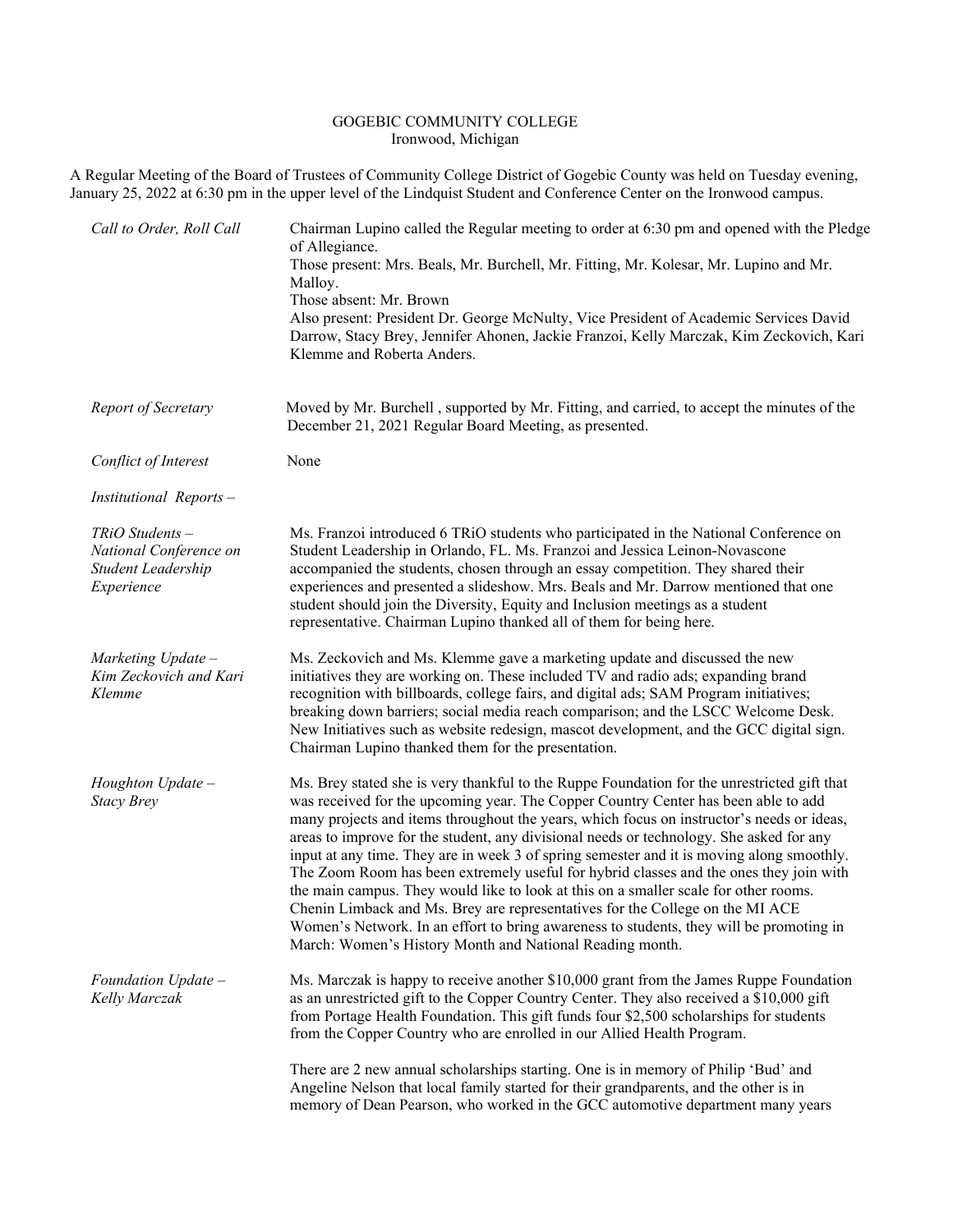|                                              | ago. Also, a new endowed scholarship was established by Ashland Industries in memory<br>of Bob Eder in the amount of \$26,000. Still working on the details.                                                                                                                                                                                                                                                                                                                                                                                                                                                                                                                                                                       |
|----------------------------------------------|------------------------------------------------------------------------------------------------------------------------------------------------------------------------------------------------------------------------------------------------------------------------------------------------------------------------------------------------------------------------------------------------------------------------------------------------------------------------------------------------------------------------------------------------------------------------------------------------------------------------------------------------------------------------------------------------------------------------------------|
|                                              | Ms. Marczak is happy Dr. Maria Sokol has joined the Foundation board as the faculty<br>representative. Our English instructor, Cynthia Brandon-Slocum had asked the<br>Foundation to sponsor a creative writing project for students with the Liberals Arts<br>Network for Development. The Foundation approved the \$450 sponsorship and 2 students<br>received prizes at the state level. Micaela Camp won first place in the non-fiction writing<br>category, and Charlotte Jones won second place in poetry.                                                                                                                                                                                                                   |
|                                              | Annual push for the fund drive: We would like 100% participation. If you have not<br>donated your annual gift to the College, now would be a great time to do this. Ms.<br>Marczak thanked those board members that have already contributed.                                                                                                                                                                                                                                                                                                                                                                                                                                                                                      |
| President's $Update -$<br>Dr. George McNulty | Dr. McNulty stated the board received a handout highlighting some professional<br>development examples occurring at GCC. These include professional organizations,<br>institutes, trainings, and conferences that GCC faculty and staff have participated in.<br>He is very excited that we are going into the next phase of the vice president searches. On<br>February 10 and 11, four candidates will be interviewing for the position of Vice<br>President of Student Services & Athletics, and on February 14 and 15, three or four<br>candidates will be interviewing for the position of Vice President of Business Services.                                                                                               |
| <b>Public Comment on</b><br>Agenda & Reports | None                                                                                                                                                                                                                                                                                                                                                                                                                                                                                                                                                                                                                                                                                                                               |
| $New Business -$<br><b>Financial Reports</b> | Ms. Jennifer Ahonen, Controller, presented the December 2021 financial statements. The<br>General Fund Revenue and Expense Summary shows the college budget for fiscal year 2021-<br>2022 and the activity through December 31, 2021. The revenues and expenditures are in-line<br>with the budget and comparable to the previous fiscal year. Revenues include the fall semester<br>tuition and fees, monthly state aid payments and the annual accrual for property tax revenue.<br>Expenditures include six months of operations and the fall semester. Revenues are at 47% of<br>the budget, while expenditures are at 40% of the budget with a net revenue of \$851,128.                                                      |
|                                              | The Balance Sheet shows assets and liabilities incurred through December 31, 2021. The<br>accounts receivable – state aid is recorded in both the current and previous year and is now<br>comparable. The Accounts Receivable Tuition and Other balance is showing a higher balance<br>in the current year. The spring semester tuition and fees will be applied in January. The<br>cumulative fund balance will increase and then decrease monthly as expenditures catch up<br>with revenues. The financials present a solid position at the end of December 2021.                                                                                                                                                                |
|                                              | The Statement of Changes in Fund Balance shows the cumulative revenues and expenditures<br>through December 31, 2021. The General Fund is recording a healthy fund balance with an<br>increase from the previous year. The revenues need to catch up with expenditures in both the<br>Designated and Restricted Funds. The auxiliary funds are recording positive fund balances for<br>the current year with the ski hills as the exception. Reminder that the Bookstore/Samsons<br>Canteen and Campus Suites had lost revenue recorded in the previous year that carried<br>forward in their beginning fund balance amounts. The Snack Bar remains an inactive fund as<br>it has consolidated with the Bookstore/Samsons Canteen. |
|                                              | Included is a summary of COVID funding for the college. This report shows the COVID<br>funding by category and line item through December 31, 2021. The columns compare the<br>initial authorization to the amount expensed under each category and line item for each of the<br>three fiscal years so far affected by COVID. The total expense from the three years is                                                                                                                                                                                                                                                                                                                                                            |

compared to the authorization to show the balance remaining.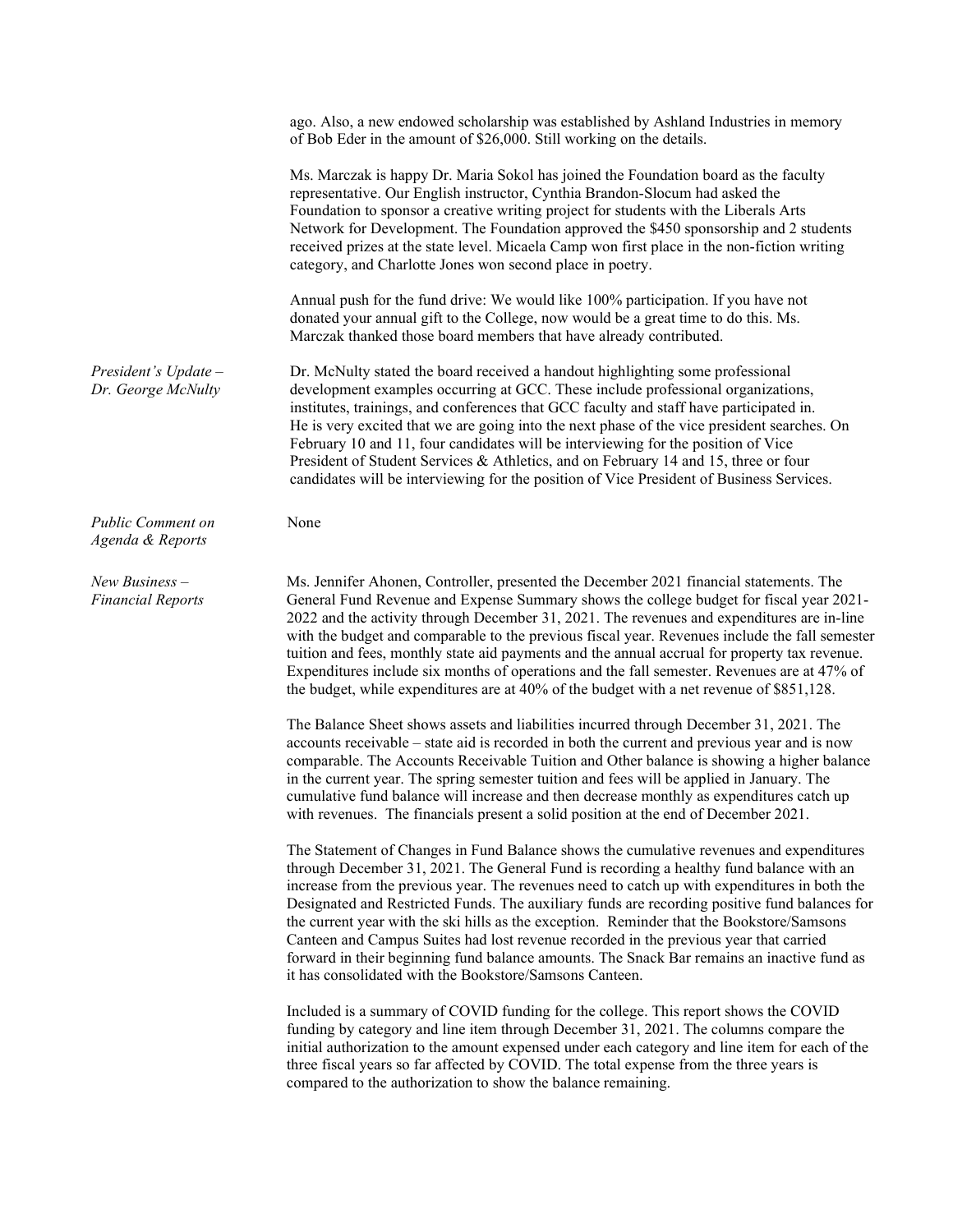|                                                                                                          | Mr. Burchell inquired about where the balance is kept of \$1.8 million in the COVID funding<br>summary. Ms. Ahonen replied it is in the restricted fund now and as it is expensed out, we<br>will draw cash down. Mr. Burchell asked if some will get routed through the general fund.<br>Ms. Ahonen replied no. Ms. Ahonen explained Lost Revenues.                                                                                                                                                                                                                                                                                                                                                                                                                                                                                                                                                                |
|----------------------------------------------------------------------------------------------------------|---------------------------------------------------------------------------------------------------------------------------------------------------------------------------------------------------------------------------------------------------------------------------------------------------------------------------------------------------------------------------------------------------------------------------------------------------------------------------------------------------------------------------------------------------------------------------------------------------------------------------------------------------------------------------------------------------------------------------------------------------------------------------------------------------------------------------------------------------------------------------------------------------------------------|
|                                                                                                          | Chairman Lupino mentioned it is that time of year for a budget workshop to discuss a<br>tentative budget for the 2022-2023 school year, and it was agreed that a meeting would be<br>scheduled.                                                                                                                                                                                                                                                                                                                                                                                                                                                                                                                                                                                                                                                                                                                     |
|                                                                                                          | Motion made by Mrs. Beals, supported by Mr. Malloy, and carried, to approve the December<br>2021 financial statements, as presented.                                                                                                                                                                                                                                                                                                                                                                                                                                                                                                                                                                                                                                                                                                                                                                                |
| $New Business-Consent$<br>Agenda Items-RNA<br>Janitorial Services<br><b>Agreement Amendment</b>          | Dr. McNulty explained that an amendment for a 6-month extension of the RNA Janitorial<br>Services agreement was approved by the board at last month's meeting. An amendment<br>reflecting a 3% increase (as opposed to a 5% increase) over the current rate is presented for<br>the period of January 1, 2022 through June 30, 2022.                                                                                                                                                                                                                                                                                                                                                                                                                                                                                                                                                                                |
|                                                                                                          | Motion made by Mr. Burchell, supported by Mr. Malloy, and carried, to approve the RNA<br>Janitorial Services Agreement amendment, as presented.                                                                                                                                                                                                                                                                                                                                                                                                                                                                                                                                                                                                                                                                                                                                                                     |
| $New Business-Consent$<br>Agenda Items-<br>Building Trades Home -<br><b>Bid for Materials</b>            | Dr. McNulty stated that the GCC Building Trades Home Program is in the process of building<br>a spec home on college land. The board previously approved electrical, HVAC, and plumbing<br>bids. We have received a bid from Forslund Building Supply for materials. Mr. Fitting<br>abstained from voting. Chairman Lupino stated he did not see a conflict.                                                                                                                                                                                                                                                                                                                                                                                                                                                                                                                                                        |
|                                                                                                          | Motion made by Mr. Malloy, supported by Mrs. Beals, and carried, to approve the bid for<br>materials from Forslund Building Supply in the amount of \$95,228.24 for the Building Trades<br>Home, as presented.                                                                                                                                                                                                                                                                                                                                                                                                                                                                                                                                                                                                                                                                                                      |
| New Business - Consent<br>Agenda Items $-2022$<br>Spring Adjunct Faculty<br>List                         | Mr. Darrow presented the adjunct faculty list for spring 2022. Chairman Lupino stated he is<br>interested in seeing the enrollment numbers in each of the classes; this is what the board<br>would like to see. Mr. Darrow will have it for the board tomorrow.                                                                                                                                                                                                                                                                                                                                                                                                                                                                                                                                                                                                                                                     |
|                                                                                                          | Motion made by Mr. Malloy, supported by Mrs. Beals, and carried, to approve the 2022<br>Spring Adjunct Faculty List, as presented.                                                                                                                                                                                                                                                                                                                                                                                                                                                                                                                                                                                                                                                                                                                                                                                  |
| $New Business -$<br>Personnel Items - Non-<br>Affiliated Resignation -<br>Director of Human<br>Resources | Dr. McNulty stated that a letter of resignation was received from Ms. Ashley Paquette,<br>Director of Human Resources effective February 4, 2022. Ms. Paquette has been with GCC<br>for over 10 years and has been incredible to work with and helped him immensely in his<br>transition to GCC. She has been extremely helpful and he will miss her unique skill set. Her<br>work ethic and commitment has been outstanding. He wished her the best in her future<br>endeavors and extended gratitude for her service at the College. He discussed reasons why<br>there is a need for a full-time position. Mrs. Beals inquired if additional duties such as FOIA<br>and COVID duties would be included in the full-time position. Dr. McNulty stated that<br>COVID duties have been transitioned to another employee. Mr. Burchell inquired if the<br>position at 80% included benefits. Dr. McNulty replied yes. |
|                                                                                                          | Motion made by Mr. Malloy, supported by Mr. Burchell, and carried to accept the letter of<br>resignation from Ms. Ashley Paquette, with regret, effective February 4, 2022, and seeks<br>authorization to search for a full-time Director of Human Resources, as presented.                                                                                                                                                                                                                                                                                                                                                                                                                                                                                                                                                                                                                                         |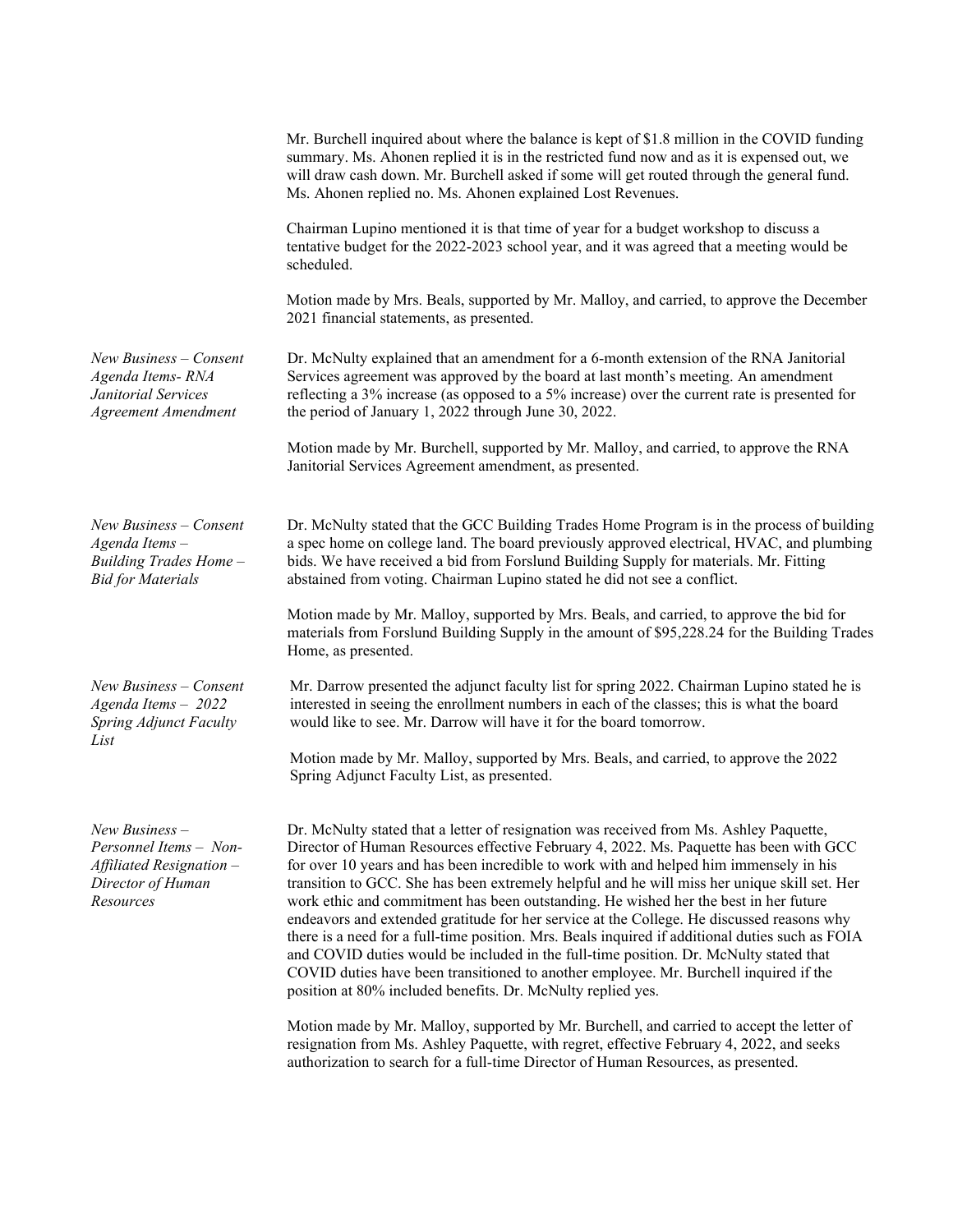| Designation of Regular<br>Meeting Dates, Time,<br>Location | Chairman Lupino referred to the listings of dates, time, and location of 2022 board meetings<br>and asked if there was any discussion on this. Mr. Malloy suggested changing the to 6:00 pm,<br>and the board agreed.                                                                                                                                                                                                                                                                                                                                                                                                                                                                                                                                                                                                                                                                                                                                                                                                                                                                                                                                                                                                                                                                                                                                                                                                                                                                                                                               |
|------------------------------------------------------------|-----------------------------------------------------------------------------------------------------------------------------------------------------------------------------------------------------------------------------------------------------------------------------------------------------------------------------------------------------------------------------------------------------------------------------------------------------------------------------------------------------------------------------------------------------------------------------------------------------------------------------------------------------------------------------------------------------------------------------------------------------------------------------------------------------------------------------------------------------------------------------------------------------------------------------------------------------------------------------------------------------------------------------------------------------------------------------------------------------------------------------------------------------------------------------------------------------------------------------------------------------------------------------------------------------------------------------------------------------------------------------------------------------------------------------------------------------------------------------------------------------------------------------------------------------|
|                                                            | Motion made by Mrs. Beals, supported by Mr. Kolesar, and carried, to approve the<br>designation of regular meeting dates, time, location with a change of time from 6:30 pm to<br>$6:00$ pm.                                                                                                                                                                                                                                                                                                                                                                                                                                                                                                                                                                                                                                                                                                                                                                                                                                                                                                                                                                                                                                                                                                                                                                                                                                                                                                                                                        |
| Discussion of Strategic<br>Plan                            | Dr. McNulty reported that team meetings will resume this upcoming week. We are continuing<br>with Watermark to get it up and running. He appreciates everyone's work with strategic<br>planning and the leadership provided by co-chairs, Miranda Heglund and Beth Steiger.                                                                                                                                                                                                                                                                                                                                                                                                                                                                                                                                                                                                                                                                                                                                                                                                                                                                                                                                                                                                                                                                                                                                                                                                                                                                         |
| <b>Public Comment on</b><br>Topics Relating to GCC         | None                                                                                                                                                                                                                                                                                                                                                                                                                                                                                                                                                                                                                                                                                                                                                                                                                                                                                                                                                                                                                                                                                                                                                                                                                                                                                                                                                                                                                                                                                                                                                |
| <b>Other Business</b>                                      | Chairman Lupino had three items to discuss:<br>Budget Workshop: Would like to see what the budget looks like without COVID funding<br>included and would like it scheduled in February.<br>President's Evaluation: Would like to schedule this in February.<br>Update on Accreditation of Nursing Program: Look at this for the board meeting in the next<br>month or two. Mr. Darrow will speak to Nicole Rowe and set it up.                                                                                                                                                                                                                                                                                                                                                                                                                                                                                                                                                                                                                                                                                                                                                                                                                                                                                                                                                                                                                                                                                                                      |
|                                                            | Mr. Kolesar discussed tuition reimbursement. At a recent board workshop, a discussion about<br>creating opportunities so we can identify and develop existing employees for advancement<br>occurred during the meeting. The President and board would like to establish a special yearly<br>fund of \$20,000 to help the faculty and staff make such goals become a reality. GCC faculty<br>and staff can also take classes to make them more effective in the classroom and around<br>campus. This language can be changed to meet the needs of GCC. Possible contract language:<br>The tuition reimbursement money can only be used for educational advancement by the entire<br>staff. Ground rules for this fund will be established by one member of the following:<br>President/Administration, Board Member and EA Member. In order to be reimbursed, faculty<br>and staff must be with GCC for the following year.                                                                                                                                                                                                                                                                                                                                                                                                                                                                                                                                                                                                                          |
|                                                            | Mr. Malloy mentioned he was having trouble hearing the student presentation and would like<br>a microphone with sound.                                                                                                                                                                                                                                                                                                                                                                                                                                                                                                                                                                                                                                                                                                                                                                                                                                                                                                                                                                                                                                                                                                                                                                                                                                                                                                                                                                                                                              |
|                                                            | Dr. McNulty mentioned the special projects that were discussed at the Working Session of the<br>board this month that he will be needing help with. He would like to recommend that Joe<br>Simonich come in as a consultant and discussed his background. Mrs. Beals inquired about<br>how much he would charge. Dr. McNulty was not sure yet, but possibly an hourly rate. Mr.<br>Fittings asked if Dr. McNulty had sent out an email to faculty and staff at GCC to inform<br>them of how much the pay would be for the different projects. Dr. McNulty replied that he<br>had not worked out the stipends yet but it will be sent out tomorrow. Chairman Lupino stated<br>that the board cannot approve an appointment without a range of salary. Dr. McNulty will<br>provide the board with an hourly rate, if appropriate. Mrs. Beals explained that if pay was<br>included in the email to everyone, there may be someone on campus who might have<br>expertise and may be interested. She stated that we clearly need to get some things done and<br>we have a void in some areas. Dr. McNulty also mentioned Human Resources and the interim<br>measures that will have to be put into place while searching to fill that position and mentioned<br>consultants had been used in the past in a very seamless way in other areas at GCC. Mr.<br>Fitting stated that a detailed email to the staff, including how much they would be paid, was<br>not done. Dr. McNulty stated that the projects are described sufficiently and that he would |